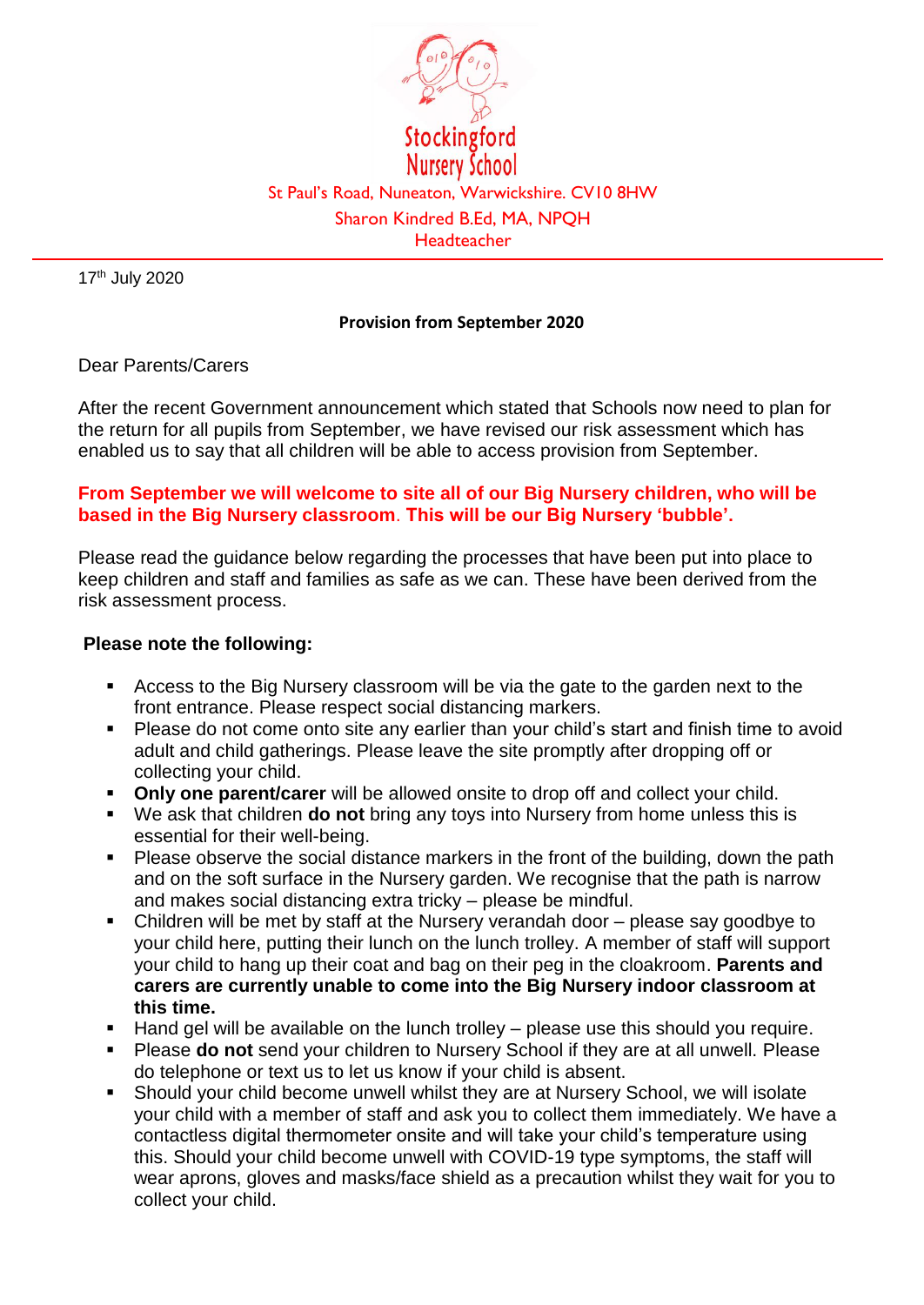- If any member of your household becomes unwell with COVID-19 symptoms, please observe the 14 day isolation period for all family members or arrange for family testing.
- Parents/carers are asked not to be onsite to drop off or collect children if they are unwell or if they are displaying COVID-19 symptoms.
- We respectfully ask that you adhere to all relevant guidelines regarding social distancing whilst at home.
- Children will need to bring their school bag with a change of clothes and nappies/pullups and wipes. Please use your Nursery bag and make sure you label with your child's name. Sometimes, adding a charm or a keyring to your child's bag helps your child to identify it as their own.
- If you are accessing public transport to come to Nursery, please adhere to the current health and safety guidance. (From the 15<sup>th</sup> June, wearing a face covering is currently mandatory on all public transport)

We have carefully considered our Nursery environment to mitigate the risk of transmission of infection. We aim as much as possible to access provision outdoors, including snack time, lunchtime and small group time.

During the Nursery session we will:

- Ask your child to wash their hands as soon as they come into Nursery, and support them with this.
- Ask your child to observe frequent handwashing as good practice, and support them with this.
- During adult led activities such as small group time, snack time and lunchtime, adults will support social distancing by asking children to sit on a coloured spot for example, or maintaining a distance between each child at the table, explaining to the children why we are doing this.
- Encouraging good respiratory hygiene by promoting the 'catch it, bin it, kill it' NHS approach and ensuring a good supply of tissues and lidded bins throughout the Nursery.
- During play in session, adults will engage in play activities with the children to support learning and development. Please note however that we **do not expect** and **cannot guarantee** that children and staff will observe social distancing. Should your child need physical comfort or contact, staff **will** provide this.

Nursery staff will:

- Personally maintain frequent good handwashing and the use of hand gel throughout the session.
- Wear disposable aprons and gloves when changing children or changing nappies as is our standard practice.
- Wear aprons, gloves and a mask/face shield if they are waiting with a child who needs to be collected because they are displaying COVD-19 symptoms
- Clean the 'touch points', environment surfaces and toilet/nappy changing area in the middle of the day and at other times during the day as and when needed.
- Clean resources regularly.
- Facilities staff will clean the Nursery School at the end of the day in line with National guidance.
- Observe social distancing between each other